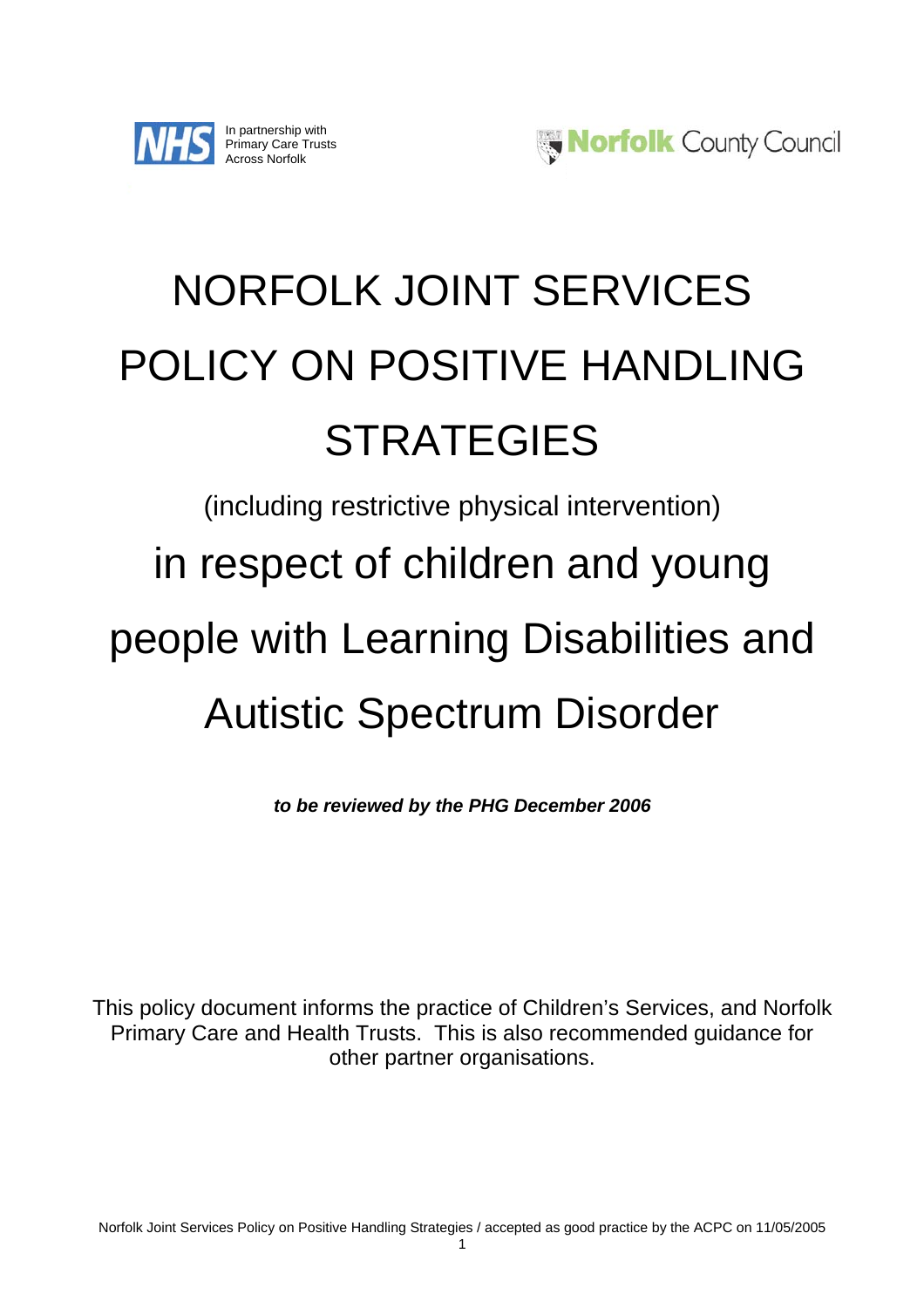## **Introduction**

This policy document stems from, relates to and should be read in conjunction with the following key references:

- Valuing People White Paper: A New Strategy for Learning Disability for the 21<sup>st</sup> **Century**
- DoH Guidance under Section 7 of the Local Authority and Social Services Act 1970
- National Minimum Standards for Care Homes for Younger Adults and Adult **Placements**
- Joint DfES and DoH Guidance for Restrictive Physical Interventions July 2002
- DfEE Circular 10/98 (Section 550A of the Education Act 1996: The Use of Force to Control Or Restrain Pupils)
- BILD document Physical Interventions: A Policy Framework
- Department of Health Children Act 1989 and 1993 Guidance on "Permissible Forms of Control in Children's Residential Care"
- Human Rights Act 1998
- Disability Discrimination Act 1995 and the SEN and Disability Act 2001
- The UN Convention on the Rights of the Child (entered into force 2.9.90)
- Care Standards Act

## **Health and Safety**

This document should also be read in relation to the following Health and Safety Policies and their references to the management of violence and risk reduction:

- Norfolk County Council Corporate Health and Safety Policy (Issued 11.3.04)
- Norfolk County Council Social Services Health and Safety Policy
- Norfolk County Council Education Department Health and Safety Policy (March 2003)
- Norfolk County Council Health Service Primary Care Trust Health and Safety Policies

## **Definitions**

All terms used in this policy document are in reference to the descriptions and definitions given in Section 3 of the Joint DfES and DoH Guidance for Restrictive Physical Interventions, July 2002. It is an expectation that this reference point would be used in all operational and practice guidance.

## **Key policy principles on physical interventions**

- Any physical intervention should be consistent with the legal obligations and responsibilities of departments and their staff and the rights and protection afforded to child or young persons under law.
- Working within the "legal framework", services are responsible for the provision of care, including physical interventions, which are in a person's best interest.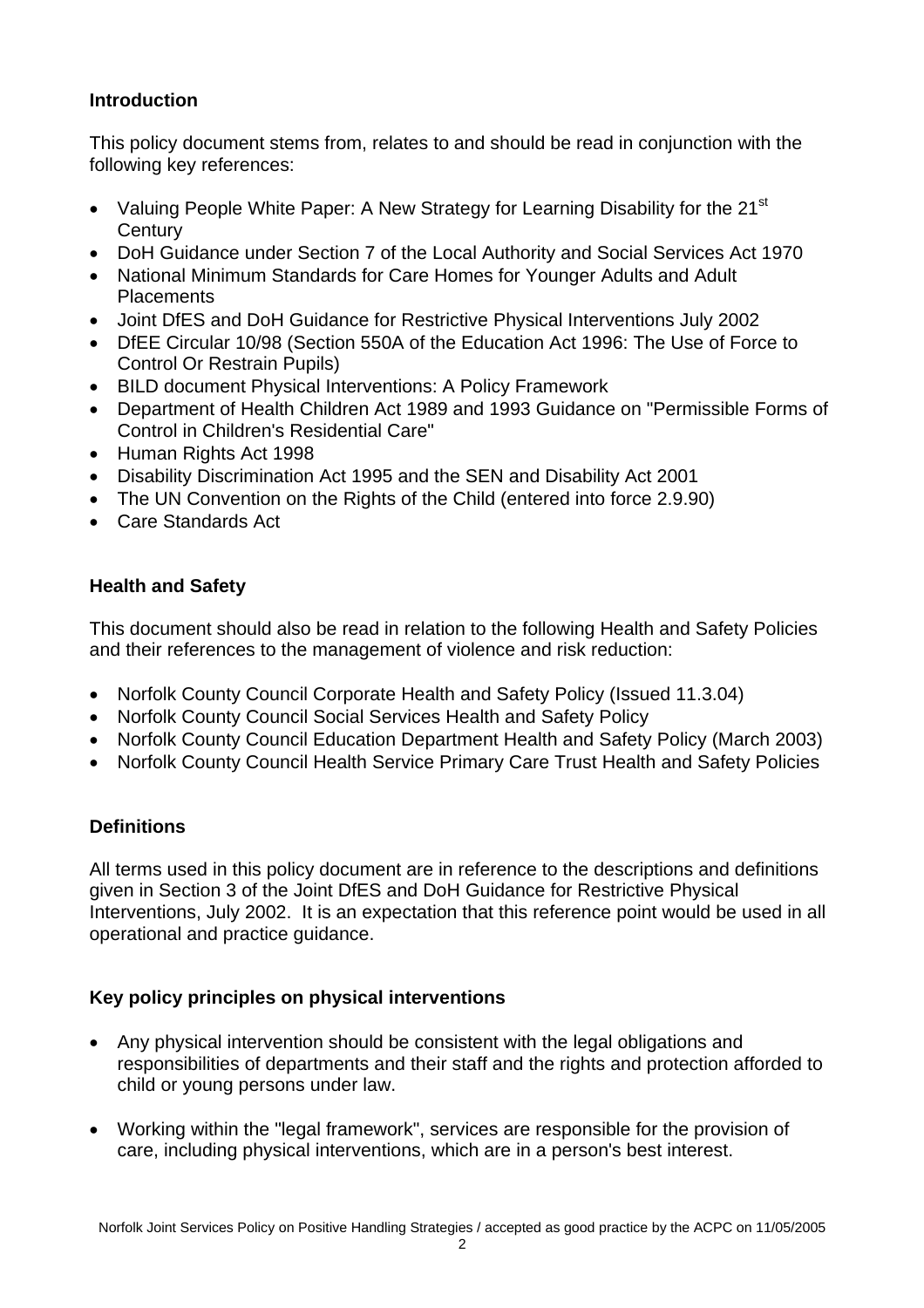## **Values**

- The child or young person should be treated fairly and with courtesy and respect. Positive behaviour management strategies must underpin this approach.
- Physical interventions must only be used in the best interests of the child or young person and in partnership with parents/carers.
- Where possible the child or young person should give informed consent to any agreed intervention or approach.
- In the context of any planned intervention the child or young person should be helped to make choices and be involved in making decisions that affect their lives.
- Any physical intervention must be reasonable and proportional in the circumstances and always be conducted in relation to the child or young person's age, gender, health, religious and cultural persuasion, and stage of development.
- Service settings have a responsibility to ensure the safety, well-being and training needs of the staff and carers dealing with the children and young people within them.

#### **Prevention of challenging behaviour (reckless, dangerous or violent)**

- The careful management of the environment and context can often reduce stressful stimuli and prevent challenging behaviours.
- Ensuring clear, accessible and appropriate methods of communication can often prevent challenging behaviours.
- The interaction between environmental factors and personal needs and responses should be explored for each child or young person who presents a challenge. Conditions should be modified to reduce the likelihood of challenging behaviour occurring (primary prevention).
- Early diffusion and de-escalation procedures must be developed to ensure that problematic episodes are properly managed with non-physical interventions before the child or young person becomes violent (secondary prevention).
- Successful early intervention and de-escalation depends to a large degree on an understanding of the causes of the behaviour and our ability to see the behaviour as a form of communication.
- For each child or young person who presents a challenge there must be graduated, individualised strategies for responding to incidents of violent and dangerous behaviour. When appropriate, the strategy should include directions for using approved physical interventions.
- Individualised plans must be established for responding to children or young persons who are likely to present violent or dangerous behaviour. The procedures should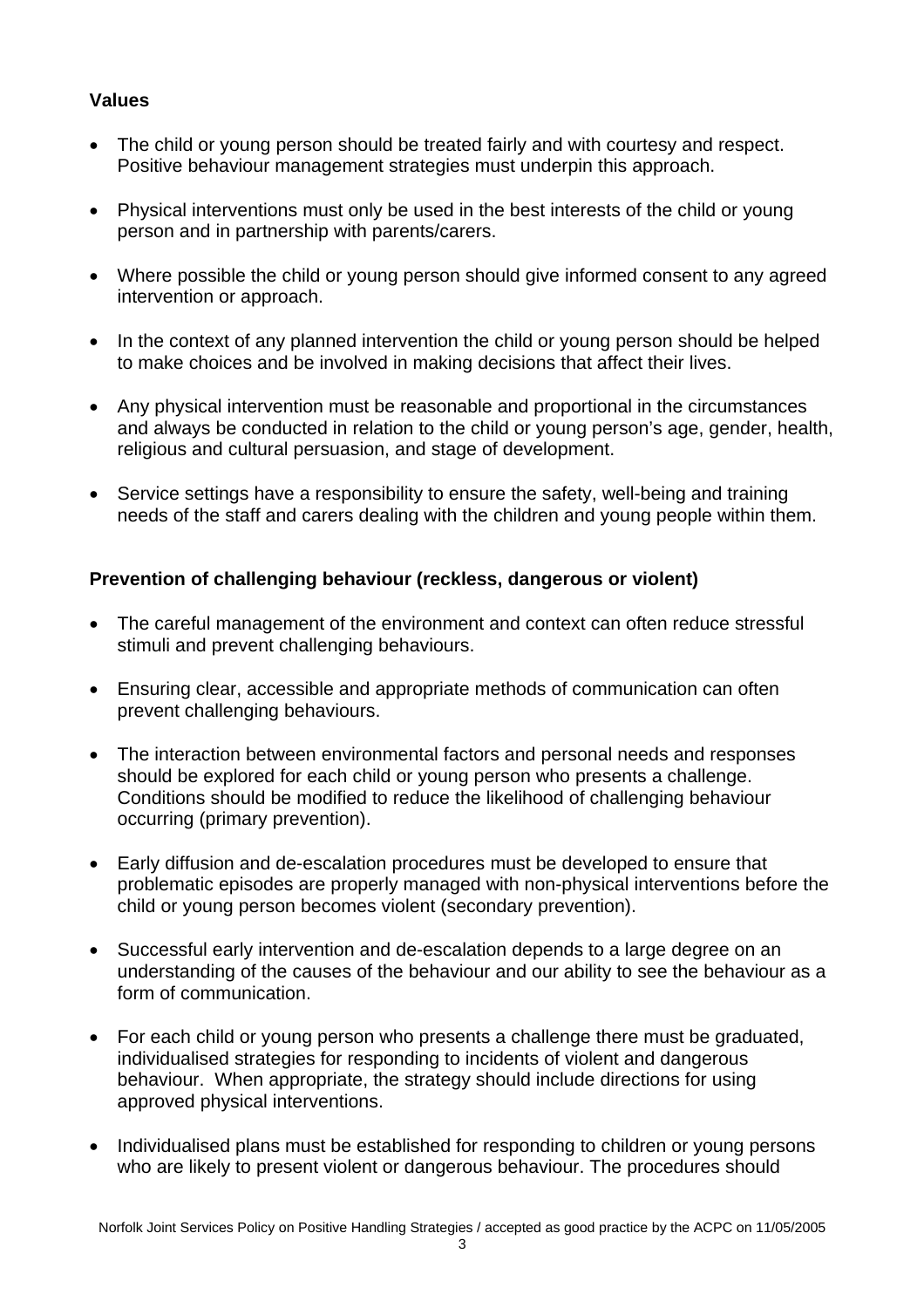enable staff and carers to respond effectively to violent or reckless behaviours while ensuring the safety of all concerned.

• Unplanned or emergency interventions may be required in response to unforeseen events.

#### **Promoting the best interests of children or young persons**

- Wherever possible physical intervention must be regarded as a last resort and part of a planned range of strategies.
- Physical interventions must only be used in conjunction with other strategies designed to help a child or young person learn alternative non-challenging behaviours.
- Planned physical interventions must be justified in respect of: what is known of the child or young person from a formal assessment; alternative approaches which have been tried; a formal evaluation of the potential risks involved; known health factors; reference to a body of expert knowledge and established good practice.
- The use of physical interventions must be subject to regular reporting, recording, monitoring, evaluation and link back to planning around the individual.

#### **Physical intervention and risk assessment**

- The potential hazards associated with the use of physical interventions must be systematically explored using a risk assessment procedure. Detailed records must be retained regarding this risk assessment.
- Any risk assessment process needs to involve all those with relevant knowledge of the individual.

#### **Minimising risk and promoting the well-being of child or young persons**

- Children or young persons must have individual assessments to identify any risks associated with physical interventions before they are approved.
- Physical interventions must only be employed using the minimum reasonable force.
- For the individual child or young person, any single physical intervention must be sanctioned for the shortest period of time consistent with his or her best interests.
- Physical interventions must not rely on achieving compliance through inflicting pain.
- Children or young persons who receive a physical intervention must be routinely assessed for signs of injury or psychological distress.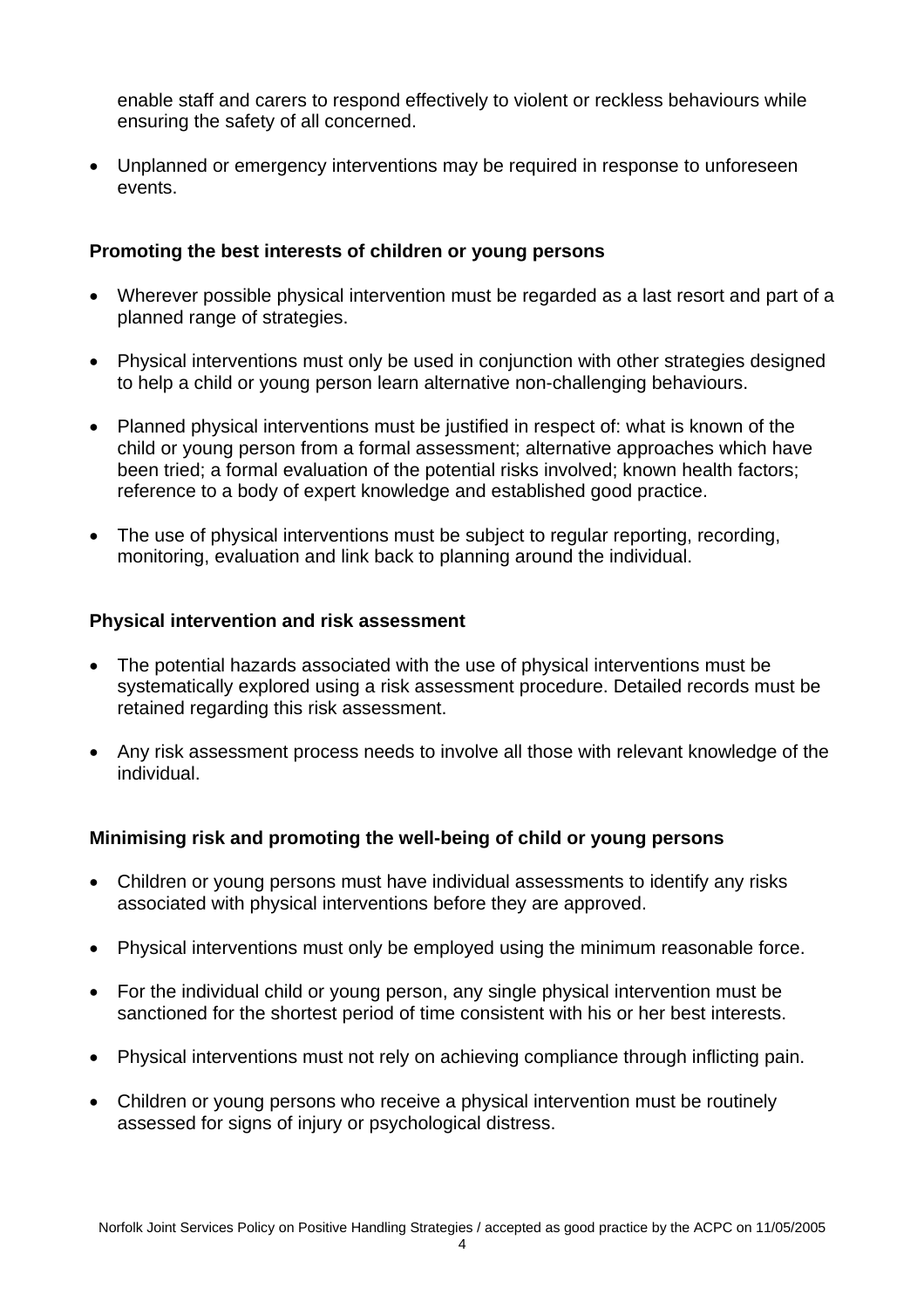• It is important that there is a consistency of approach as far as possible between agencies, to risk assessment and intervention.

#### **Management responsibilities**

- Service managers are responsible for implementing policy and practice on the use of positive handling strategies in line with this document.
- The use of any procedure must be clearly set out in the form of written guidance for staff.
- Service managers are responsible for ensuring that all incidents that involve the use of physical interventions are clearly, comprehensively and promptly recorded.
- Parents and carers will be informed in writing when unplanned restrictive physical intervention has occurred.
- All children or young persons and their families and representatives must have ready access to an effective complaints procedure, and they must be made aware of it. Where possible, in each case, the complaints procedure must be available in a format appropriate for the child.
- Careful consideration should be given to the impact of resource management on the use of physical interventions.
- Staff deployment should be organised to ensure that appropriately trained staff are available to respond to any incident which requires physical intervention.
- Staff, including agency staff, must be made aware of the individual positive handling plan for each child they may work with.

#### **Employers' responsibility towards staff/carers**

- Employers and managers are responsible for the safety and well being of staff/carers.
- Staff/carers must have access to procedures that allow for the monitoring and reporting of concerns about practice.

#### **Staff/Carer responsibilities towards children and young people**

• Staff/carers have a responsibility to report any concerns they have about physical intervention practice.

#### **Staff/Carer Training**

• Staff/carers who may be required to use physical interventions must receive induction and ongoing training and refreshers on knowledge, skills, values and duty of care.

Norfolk Joint Services Policy on Positive Handling Strategies / accepted as good practice by the ACPC on 11/05/2005